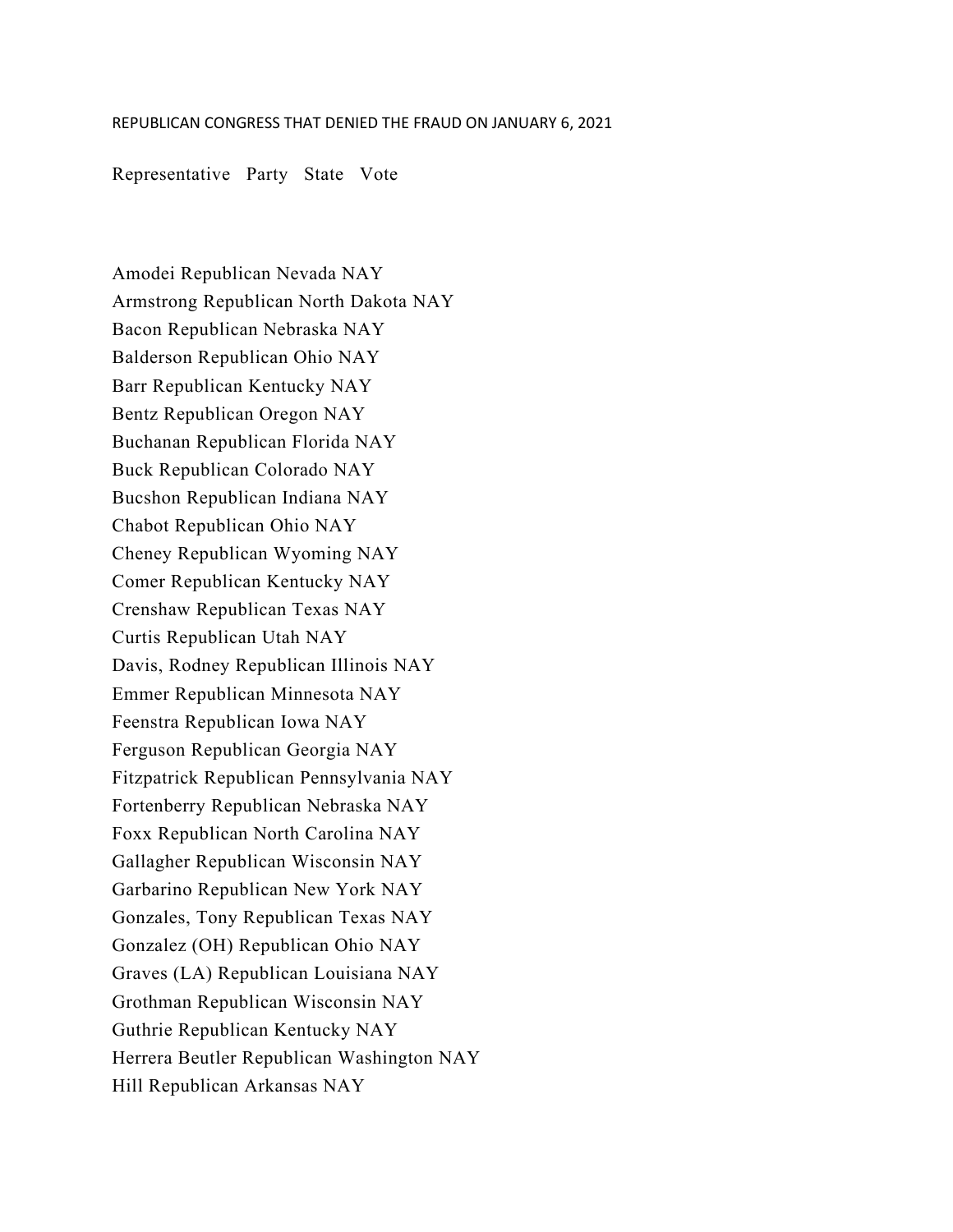Hinson Republican Iowa NAY Hollingsworth Republican Indiana NAY Huizenga Republican Michigan NAY Johnson (SD) Republican South Dakota NAY Joyce (OH) Republican Ohio NAY Katko Republican New York NAY Keller Republican Pennsylvania NAY Kinzinger Republican Illinois NAY Kustoff Republican Tennessee NAY LaHood Republican Illinois NAY Latta Republican Ohio NAY Mace Republican South Carolina NAY Massie Republican Kentucky NAY McCaul Republican Texas NAY McClintock Republican California NAY McHenry Republican North Carolina NAY McKinley Republican West Virginia NAY Meijer Republican Michigan NAY Meuser Republican Pennsylvania NAY Miller-Meeks Republican Iowa NAY Moolenaar Republican Michigan NAY Mooney Republican West Virginia NAY Moore (UT) Republican Utah NAY Murphy (NC) Republican North Carolina NAY Newhouse Republican Washington NAY Owens Republican Utah NAY Pence Republican Indiana NAY Reed Republican New York NAY Rodgers (WA) Republican Washington NAY Roy Republican Texas NAY Schweikert Republican Arizona NAY Scott, Austin Republican Georgia NAY Simpson Republican Idaho NAY Smith (NJ) Republican New Jersey NAY Smucker Republican Pennsylvania NAY Spartz Republican Indiana NAY